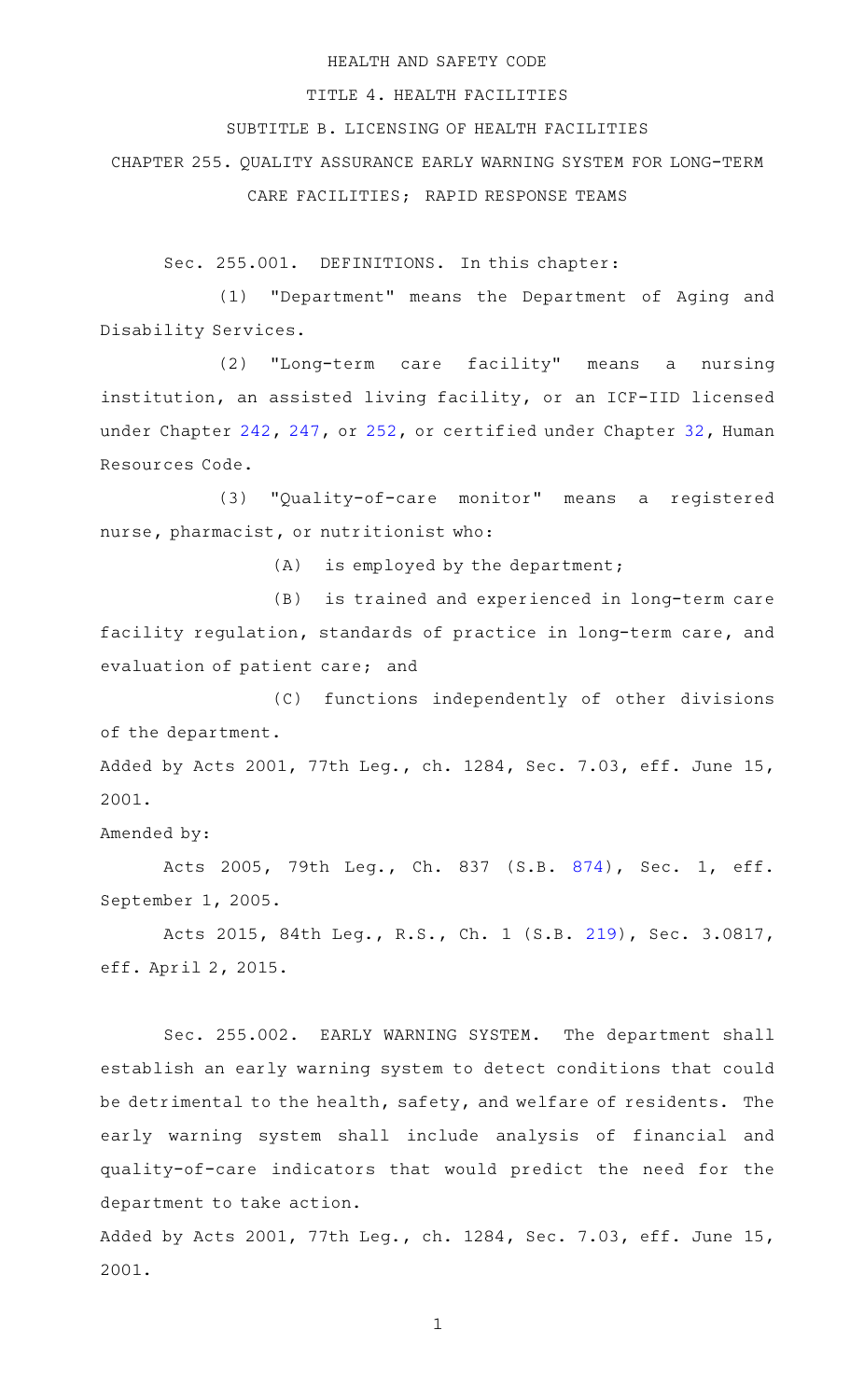Sec. 255.003. QUALITY-OF-CARE MONITORS. (a) The department shall establish regional offices with one or more quality-of-care monitors, based on the number of long-term care facilities in the region, to monitor the facilities in the region on a regular, aperiodic basis, including nights, evenings, weekends, and holidays. A monitoring visit conducted under this chapter may be announced or unannounced.

(b) Monitoring visits shall be given to long-term care facilities:

(1) with a history of patient care deficiencies; or

(2) that are identified as medium risk through the department 's early warning system.

(b-1) A long-term care facility may request a monitoring visit under this section.

(c) Quality-of-care monitors may not be deployed by the department as a part of the regional survey team in the conduct of routine, scheduled surveys.

(d) A quality-of-care monitor may not interfere with, impede, or otherwise adversely affect the performance of the duties of a surveyor, inspector, or investigator of the department.

(e) Quality-of-care monitors shall assess:

(1) the overall quality of life in the long-term care facility; and

 $(2)$  specific conditions in the facility directly related to patient care, including conditions identified through the long-term care facility's quality measure reports based on Minimum Data Set Resident Assessments.

 $(f)$  The quality-of-care monitor shall include in a monitoring visit:

(1) observation of the care and services rendered to residents; and

 $(2)$  formal and informal interviews with residents, family members, facility staff, resident guests, volunteers, other regulatory staff, and representatives of a human rights advocacy committee.

(g) The identity of a resident or a family member of a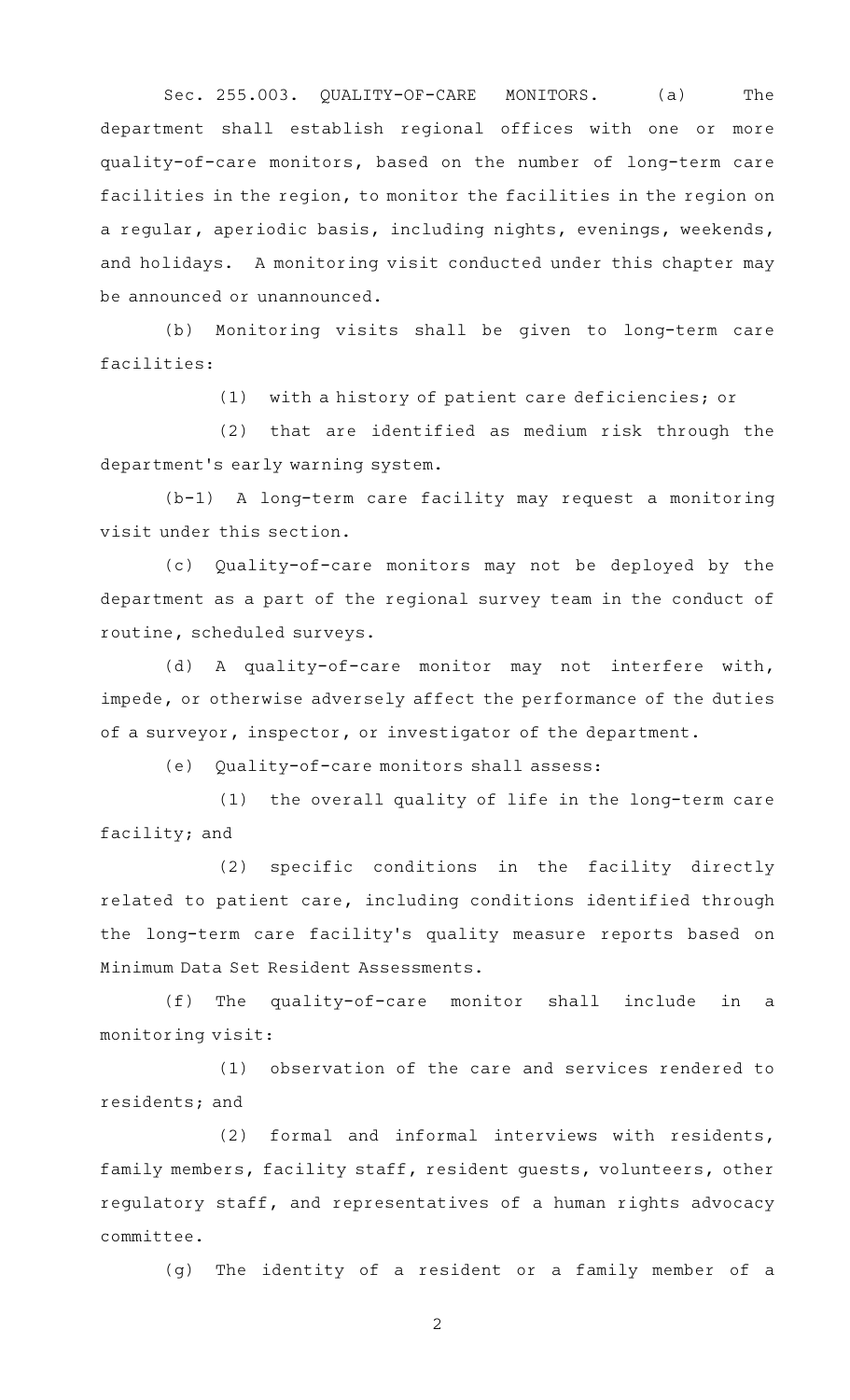resident interviewed by a quality-of-care monitor as provided by Subsection (f)(2) shall remain confidential and may not be disclosed to any person under any other provision of this section.

(h) The findings of a monitoring visit, both positive and negative, shall be provided orally and in writing to the long-term care facility administrator or, in the absence of the facility administrator, to the administrator on duty or the director of nursing.

(i) The quality-of-care monitor may recommend to the long-term care facility administrator procedural and policy changes and staff training to improve the care or quality of life of facility residents.

(i-1) The department shall schedule a follow-up visit not later than the 45th day after the date of an initial monitoring visit conducted under this section.

(j) Conditions observed by the quality-of-care monitor that create an immediate threat to the health or safety of a resident shall be reported immediately to the long-term care facility administrator, to the regional office supervisor for appropriate action, and, as appropriate or as required by law, to law enforcement, adult protective services, other divisions of the department, or other responsible agencies.

Added by Acts 2001, 77th Leg., ch. 1284, Sec. 7.03, eff. June 15, 2001.

## Amended by:

Acts 2005, 79th Leg., Ch. 837 (S.B. [874\)](http://www.legis.state.tx.us/tlodocs/79R/billtext/html/SB00874F.HTM), Sec. 2, eff. September 1, 2005.

Acts 2015, 84th Leg., R.S., Ch. 1142 (S.B. [304](http://www.legis.state.tx.us/tlodocs/84R/billtext/html/SB00304F.HTM)), Sec. 3, eff. June 19, 2015.

Sec. 255.004. RAPID RESPONSE TEAMS. (a) In this section:

(1) "Abuse" has the meaning assigned by Section [260A.001](http://www.statutes.legis.state.tx.us/GetStatute.aspx?Code=HS&Value=260A.001).

(2) "Immediate threat to health and safety" means a situation in which immediate corrective action is necessary because the facility's noncompliance with one or more requirements has caused, or is likely to cause, serious injury, harm, impairment, or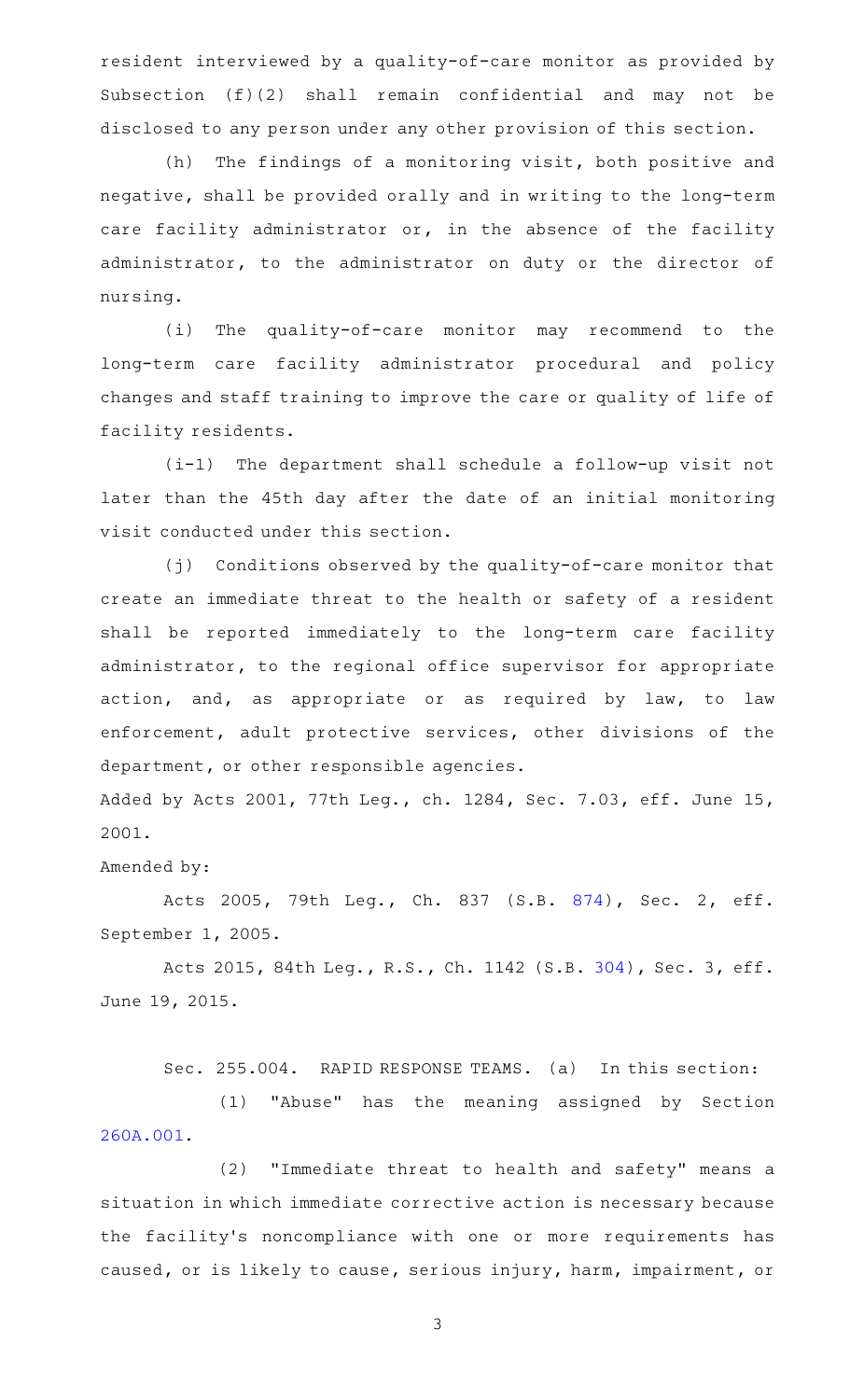death to a resident.

(3) "Neglect" has the meaning assigned by Section [260A.001](http://www.statutes.legis.state.tx.us/GetStatute.aspx?Code=HS&Value=260A.001).

 $(a-1)$  The department shall create rapid response teams composed of health care experts that can visit a long-term care facility that:

(1) is identified as high risk through the department 's early warning system; or

 $(2)$  if the long-term care facility is a nursing institution, has committed three violations described by Section [242.061\(](http://www.statutes.legis.state.tx.us/GetStatute.aspx?Code=HS&Value=242.061)a-1), within a 24-month period, that constitute an immediate threat to health and safety related to the abuse or neglect of a resident.

(a-2) A long-term care facility shall cooperate with a rapid response team deployed under this section to improve the quality of care provided at the facility.

(b) Rapid response teams may visit long-term care facilities that request the department 's assistance. A visit under this subsection may not occur before the 60th day after the date of an exit interview following an annual or follow-up survey or inspection.

(c) The rapid response teams may not be deployed for the purpose of helping a long-term care facility prepare for a regular inspection or survey conducted under Chapter [242,](http://www.statutes.legis.state.tx.us/GetStatute.aspx?Code=HS&Value=242) [247](http://www.statutes.legis.state.tx.us/GetStatute.aspx?Code=HS&Value=247), or [252](http://www.statutes.legis.state.tx.us/GetStatute.aspx?Code=HS&Value=252) or in accordance with Chapter [32,](http://www.statutes.legis.state.tx.us/GetStatute.aspx?Code=HR&Value=32) Human Resources Code.

Added by Acts 2001, 77th Leg., ch. 1284, Sec. 7.03, eff. June 15, 2001.

# Amended by:

Acts 2015, 84th Leg., R.S., Ch. 1142 (S.B. [304](http://www.legis.state.tx.us/tlodocs/84R/billtext/html/SB00304F.HTM)), Sec. 4, eff. June 19, 2015.

Sec. 255.005. REPORT. The department shall assess and evaluate the effectiveness of the quality assurance early warning system and shall report its findings annually to the governor, the lieutenant governor, and the speaker of the house of representatives.

Added by Acts 2001, 77th Leg., ch. 1284, Sec. 7.03, eff. June 15,